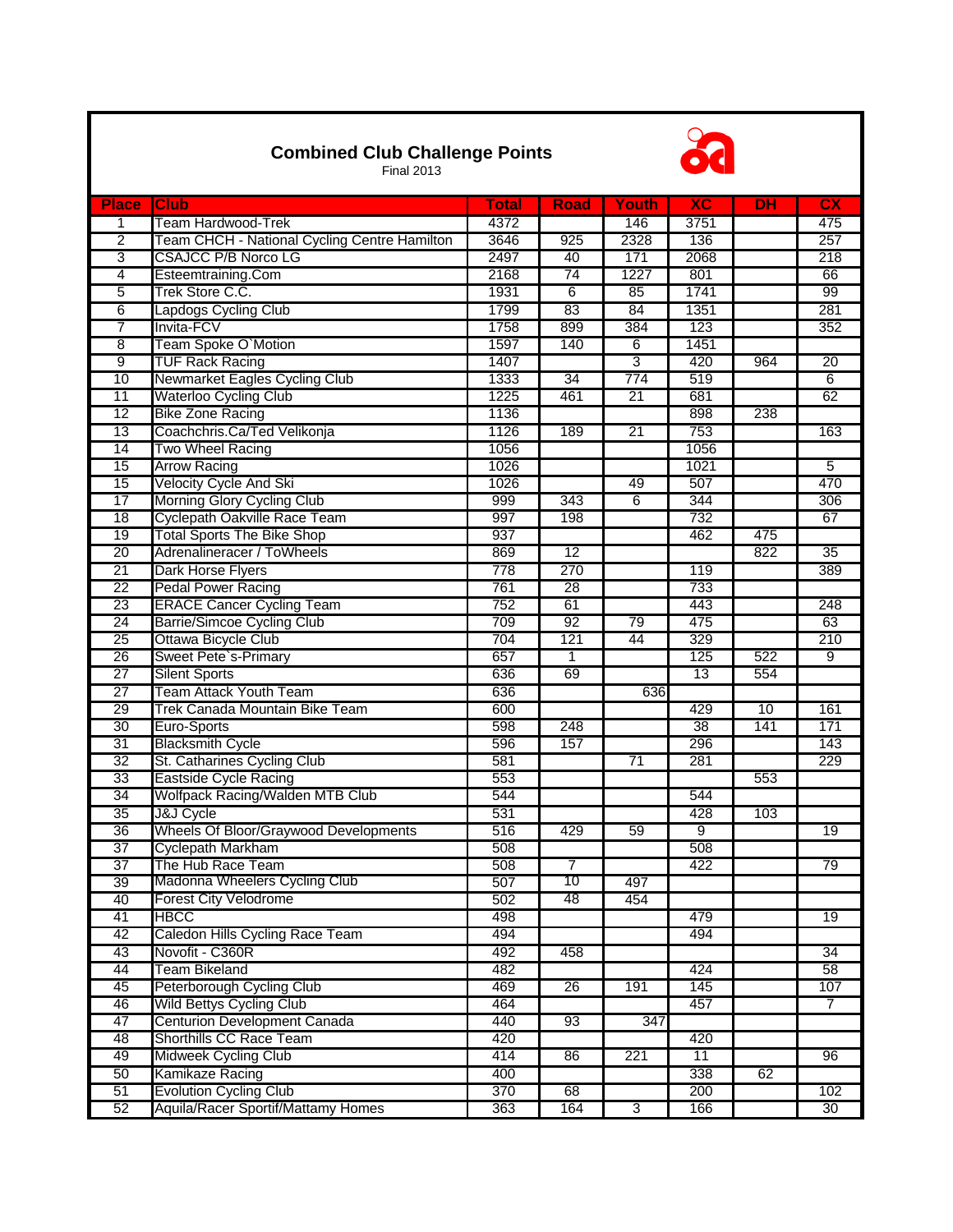## **Combined Club Challenge Points**



104 Hamilton Cycling Club 13

Final 2013